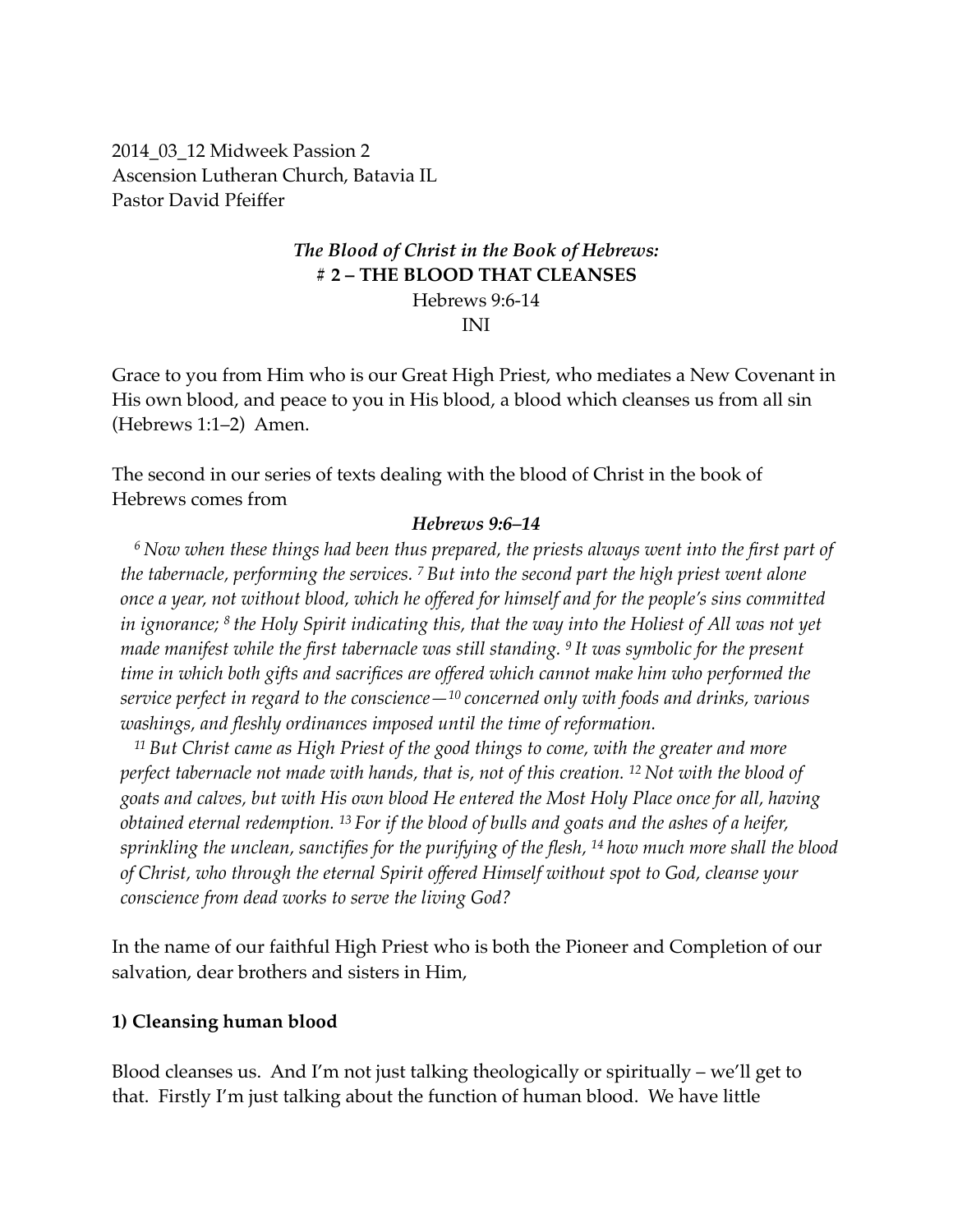experience with blood and unless you are a nurse or doctor, you might have little sense of what it means to say that "blood cleanses." Blood is powerful and tonight we will explore the cleansing power which God has given in the blood of Christ.

Paul Brand was a surgeon who served as a missionary doctor in India. In an article for *Christianity Today* he describes the body as a janitor. It is always in the process of cleaning up the messes within us. Individual red blood cells are responsible not only to release cargoes of fresh oxygen, but also to absorbing waste products. Red cells are picking up and carrying potentially hazardous chemicals every second. They carry unwanted waste to organs that can dispose of it outside the body. To the lungs, to the kidneys, red cells are busy carry toxins away to be filtered and rid of. The heart resounds and a filtered, fresh blood rushes back through the body to do it all over again. Each second, your blood is busy carrying on this cycle of cleansing, carrying off unwanted waste and distributing much needed, keeping your body clean and alive. To a doctor who orders a pint of blood, or a nurse who hooks you up to a transfusion, blood is life. It cleanses the body.

## **2) Cleansing blood in OT sacrifice**

This idea of cleansing blood was foremost in God's first covenant and His prescriptions for worship. Within that setting of worship, God would use it for cleansing in a much higher and more significant way. God would accomplish a greater cleansing, and He would do it with blood.

Worship is about access to God's presence. God gave instructions and rituals to Israel in order to impress upon them what it means for God to be holy. He would also assure them that He desires to share this holiness, and how this would be done among sinful human beings. Blood would be the ritual agent by which the priest and people were sanctified; that is to say, blood was the means of atonement – it cleanses the sinner and makes him holy so that he can access God's presence and offer service to God.

What is described in our text is an event known as "The Day of Atonement." Leviticus 16 describes this annual event. Once a year this ritual of atonement would take place. Imagine with me, this experience. What would it be like to participate as a priest in the Old Covenant worship ceremonies? Imagine yourself as a member of the tribe of Levi, a priest who approaches the tabernacle for worship.

As a priest you are allowed to enter the gate and into the outer courtyard. As you enter, you pass by the altar of burnt offering. That is the place where the goat will be offered as a sacrifice of atonement. And beyond the altar, is where something special will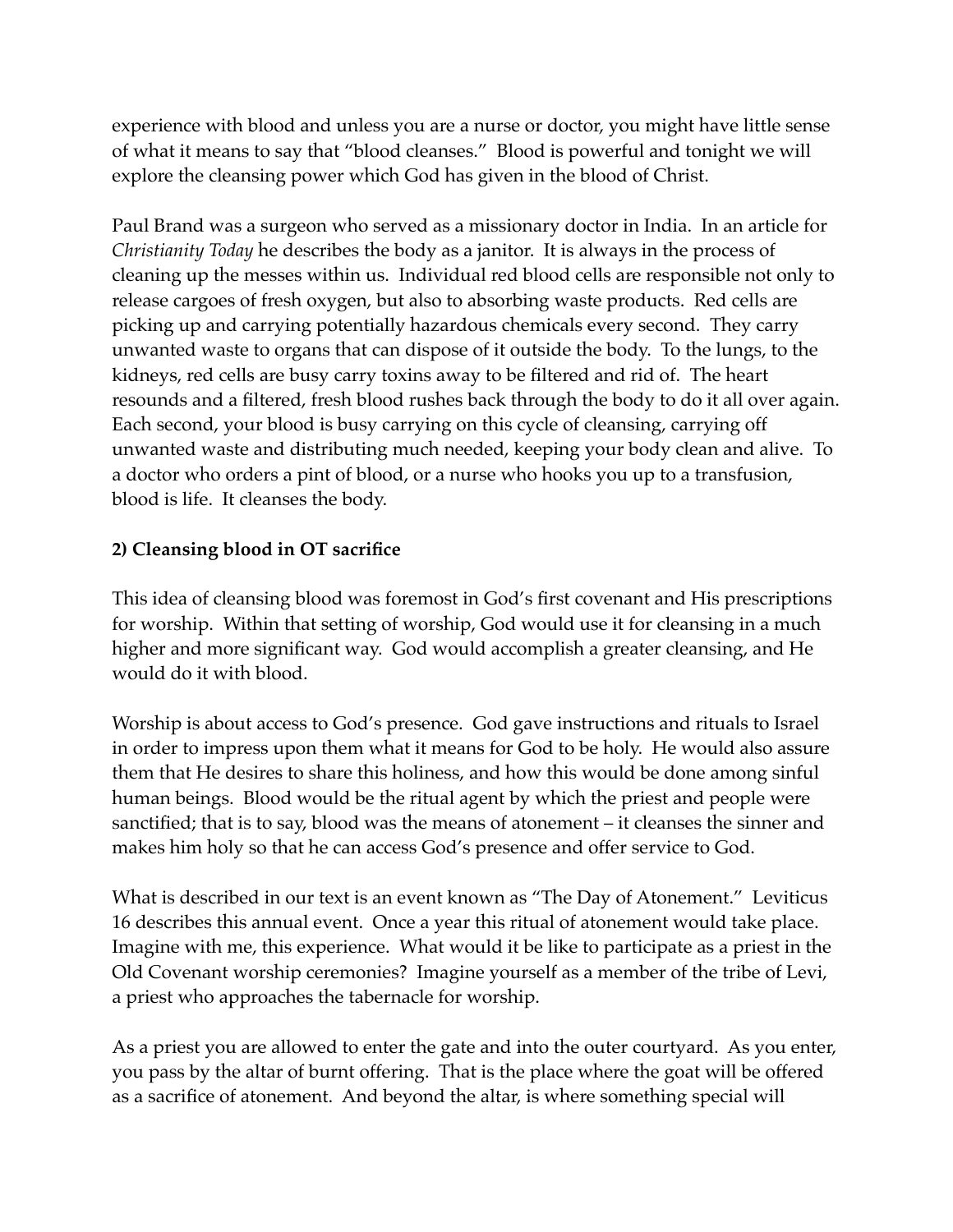happen today. Beyond the altar is the entrance to the tabernacle. It is basically just a large tent. The first part is the Holy Place, when on duty you have served there before. But beyond is the place where only the high priest can go – the Most Holy Place. And only today. Normally, priests are allowed into the first part before – the Holy Place. But today is special; it is the Day of Atonement. Once a year the high priest goes behind the veil, into the most holy place, into the place where the ark of the covenant sits, the place where God's glory dwells. Today, he will stand there, beneath the angelic statues of the cherubim and offer the blood for the sins of the people. It is nothing more than a tent, yet this is where God has promised to meet and cleanse the people from their sins.

You help with the slaughter of the goat and the blood is given to the high priest. There must be blood. God has sanctified blood as the means by which He will atone for the sins of the people. The high priest walks purposefully into the tent. There, in the tent, the High Priest goes through the curtain to offer the blood on behalf of himself and on behalf of the people. The High Priest will sprinkle the blood on the place of mercy which is simply the cover of the ark; and then he will sprinkle blood on the floor. Seven times he will sprinkle the floor; seven times the place of atonement upon the ark. This will both sanctify this space for God's presence and will sanctify the blood for use in the rest of the ceremony. From there, the High Priest can return to the people and offer atonement from God to the people. Now you have that assurance; now you and all the people have been cleansed from their sins; now you have confidence to share in God's holiness and serve the LORD.

But all along, it is simply incomplete. All the animals, all the sacrifices, all the atonements. It is incomplete. It cleanses the priest bodily, yes. It sanctifies him ceremonially, true. But it really did nothing for the conscience. Year after year, more was always needed. It granted access to God's presence and grace, but only in a limited way. And the key word here is "limited." So the believer looks with hope toward a day when these rituals will come to an end. He longs for a new day in which the Messiah will come and fulfill what is lacking. He trust in the LORD's promise, to provide an eternal redemption, one which will atone for sin once and for all, a time when the believer, together with the angels and cherubim, will have full access to God's holiness. The first tabernacle was incomplete – a shadow of something greater to come.

*<sup>6</sup> Now when these things had been thus prepared, the priests always went into the first part of the tabernacle, performing the services. 7 But into the second part the high priest went alone once a year, not without blood, which he offered for himself and for the people's sins committed in ignorance; 8 the Holy Spirit indicating this, that the way into the Holiest of All was not yet made manifest while the first tabernacle was still standing. 9 It was symbolic for the present time in which both gifts and sacrifices are offered which cannot make him who performed the*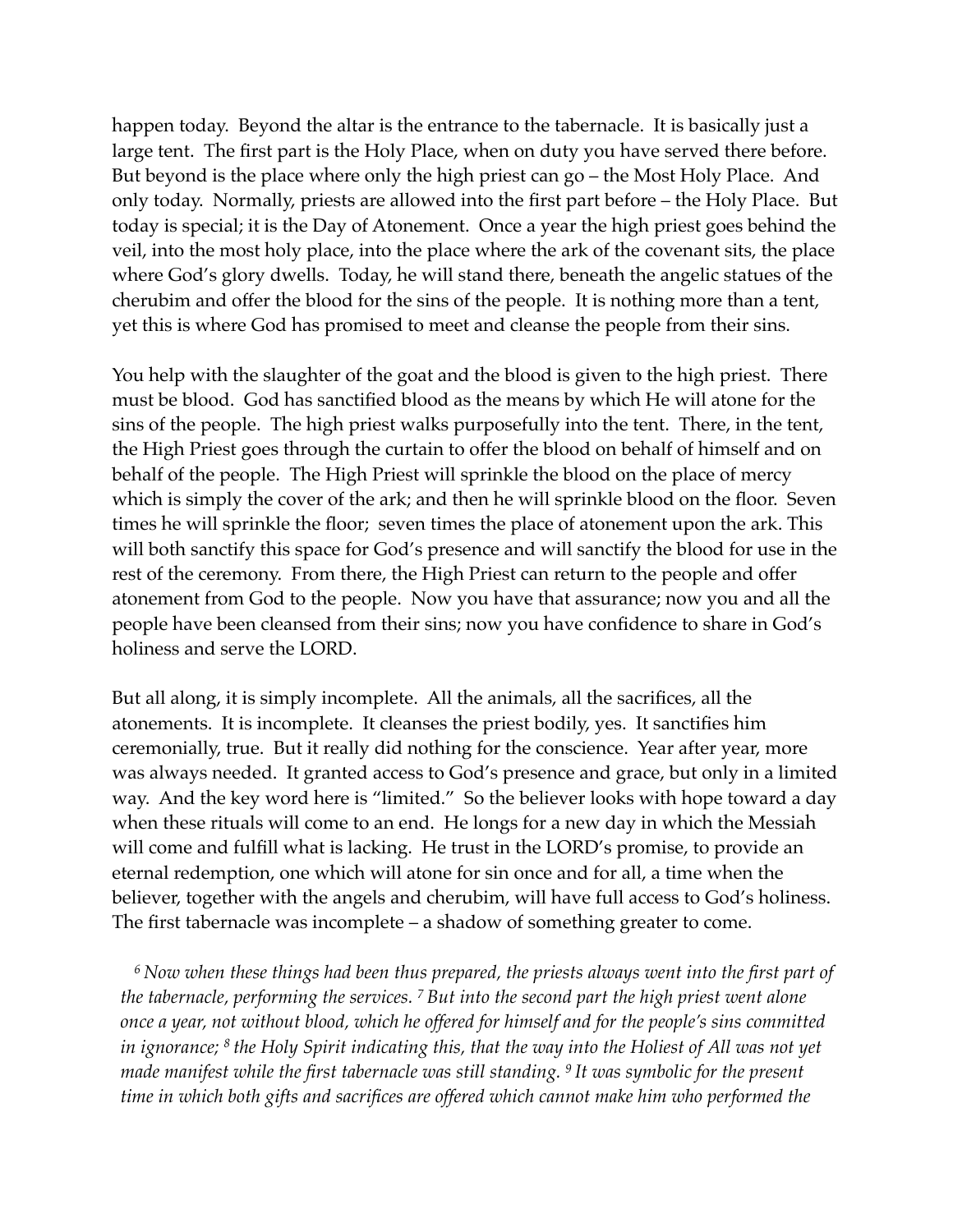*service perfect in regard to the conscience—10 concerned only with foods and drinks, various washings, and fleshly ordinances imposed until the time of reformation.*

The central meaning of blood in the Old Covenant rituals was for cleansing. On the day of atonement, the high priest would meet with God on behalf of the people, but as it says, "never without blood." However, the blood of the first covenant, was always limited and incomplete. It only qualified a person for access to God's presence in a bodily, physical way. It did nothing for the conscience.

## **3) The cleansing blood of Christ**

True worship of God is in spirit and truth. It is a spiritual matter. So, if bodily impurity would disqualify a person from the earthly tabernacle, what do you suppose disqualifies a person from entering God's heavenly presence; from entering the heavenly tabernacle? Not an unclean body, not a ritual uncleanness – but an unclean conscience. An unclean conscience disqualifies a person for access to God's heavenly presence.

After all, the uncleanness that really plagues us is not bodily at all. It does not have to do with deformity or illness. The sin that plagues us is spiritual in nature. It affects our conscience. And sin disqualifies us in more ways than most people are used to thinking. Most people will admit: "nobody's perfect" – but they miss out on the fact that sin is more than outward defect. It is about keeping a private list of things that irk God in order to work on them and improve. Nor is it about having a private list of things that please God in order to simply check them off. On the surface we hear words like: "you shall not murder" – yet, underneath it all is the toxin which clogs our veins – hatred.

And so often it not just the sins we commit, but rather the which are committed against us. After all, what is our first reaction when sinned against? How do we respond when abused or hurt by someone else's words or actions? Get even? Disown that person? Maybe we don't to hold a grudge, but what do we do instead? We bury the bitterness within us; or we harden ourselves in self-righteousness judgment. And really the grudge hasn't gone away. We can't seem to get rid of it. All along we are being accused.

The Accuser gets into your head: he rehearses the idea: "I deserve to be angry – I was right, and she was wrong; he said this, she did this, that's their problem, I'm just going to look out for myself … and then Satan turns the tables – "wait a minute, how can you be a Christian if you're feeling this way. Christians are supposed to forgive, yet look at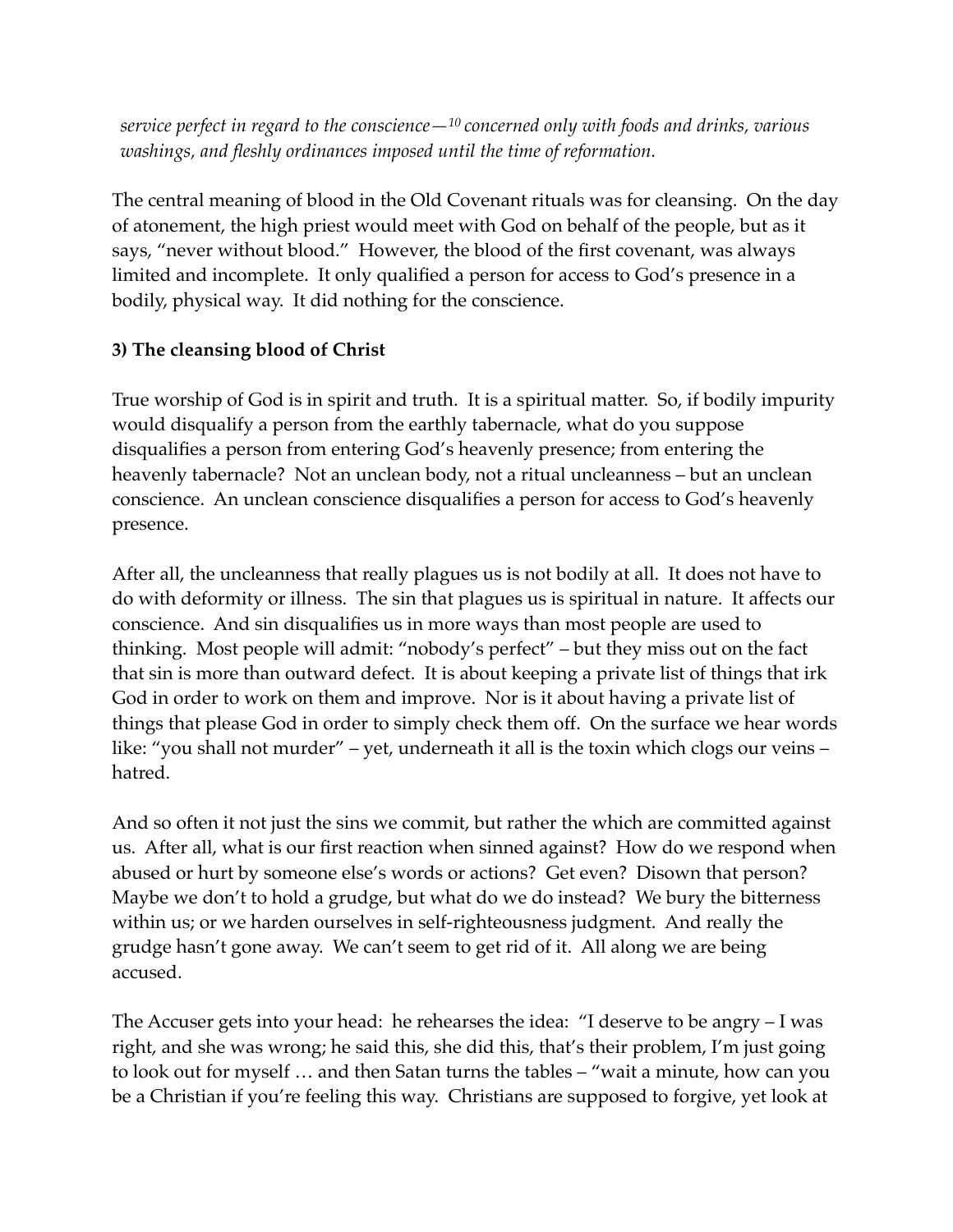you…" We're trapped. We're hurt. And how can we approach God's holy presence with such a divided conscience. How can we call ourselves a royal priesthood with such unresolved guilt or animosity within us?

The blood of animals could never atone for the spiritual toxins within. No sacrifice or work we offer could ever do this. It will take a blood much holier than yours or mine. It will take the birth of something better, someone greater, a blood which can cleanse us eternally.

*<sup>11</sup> But Christ came as High Priest of the good things to come, with the greater and more perfect tabernacle not made with hands, that is, not of this creation. 12 Not with the blood of goats and calves, but with His own blood He entered the Most Holy Place once for all, having obtained eternal redemption. 13 For if the blood of bulls and goats and the ashes of a heifer, sprinkling the unclean, sanctifies for the purifying of the flesh, 14 how much more shall the blood of Christ, who through the eternal Spirit offered Himself without spot to God, cleanse your conscience from dead works to serve the living God?*

The idea here is lesser to greater. Shadow to substance. Symbol to fulfillment. And so the picture of the first tabernacle helps us more readily understand the holiness of God and the great gift of cleansing that is ours in Christ.

Jesus came as High Priest of good things to come. He accomplishes something heavenly, a way into the Most Holy Place with Most Holy Blood. Here in His Son, the holy God enters our common, sinful world. He not only enters it, but becomes human, takes on human blood and human weakness and human death. He not only takes on this weakness, but as Paul puts it, "He becomes sin for us." Because He is the Son of God, is able to act as High Priest on a whole higher level. He is the High Priest of a better way, a higher, heavenly way. As true God and true Man, Jesus was able to offer something eternal; he was able to appear in the true tabernacle and offer Most Holy Blood. He appears in heaven itself before God and obtains an eternal redemption. The event of His death and resurrection is once and for all, the eternal Day of Atonement.

And He did so without spot – the unblemished Lamb of God. This means God's forgiveness is perfect and complete. For the sins we've committed and for the sins that have been committed against us – He appears as High Priest; He presents His own holy blood as atonement for all sin. It is an eternal offering, meaning it will not be left to you to correct what has gone wrong. It will not be left to you to purify your thoughts or sanctify your actions. His blood cleanses your conscience from those dead works that you might have peace with God and with your neighbor.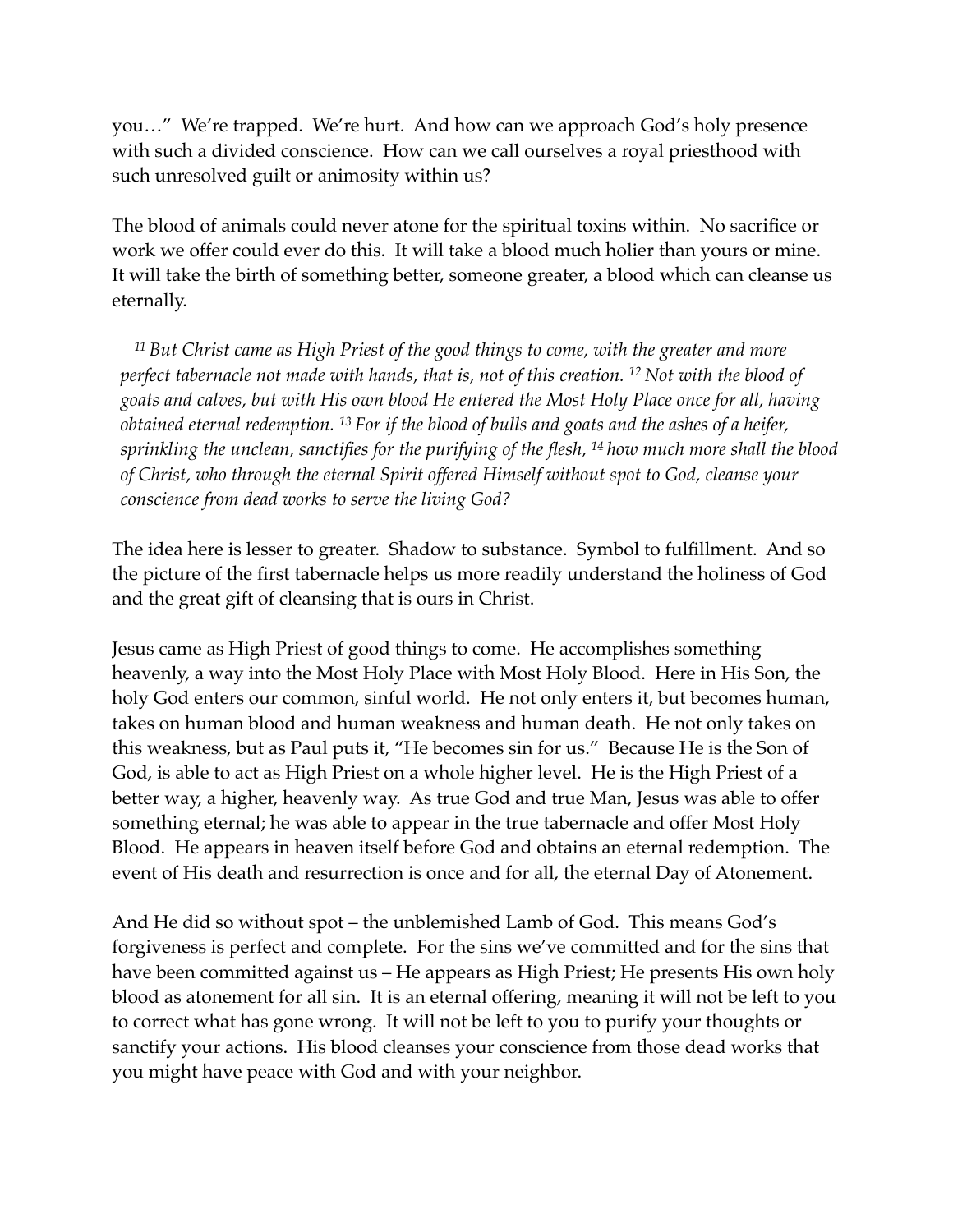Only the High Priest is granted such access. Only He can mediate atonement. Only the High Priest can enter the Most Holy Place for you and return with God's blessings of forgiveness and life to you. And how does the High Priest now bring God's holiness to you? Where does He offer His priestly service, to sprinkle your heart with the blood which cleanses us from all sin.

Well, does Christ say each communion service? "This is My blood of the New Covenant shed for you for the remission of sins." In the weeks ahead we'll get to delve deeper into this. But just let it sink in for now… The Church is the Temple of the Living God; which means where the Church gathers, there the High Priest is mediating a New Covenant; where the sacraments are administered, there holiness is being shared. Gathered around the Word, gathered around the washing of baptism, gathered around the body and blood given and shed for us – we come into the presence of God's Most Holy Place to receive Christ's eternal redemption.

This is what cleanses us from dead works and qualifies us for living works. We are now alive and rejoice with a clean conscience. In this blood we can approach the living God to worship in peace and joy. In this blood we receive the holiness of God as we hear His word. The blood of Christ cleanses us – both from the sin within us and the sins that are committed against us. We return as mediators between God and the world. In this blood we are cleansed and sanctified as priests. We go back to our daily routines in priestly service to the world. In our callings, in our relationships, in the congregation, Christ is in us and with us. We are qualified for living works of service and faith, works that overcome bitterness, that deal with unresolved conflicts, that issue forgiveness as God also forgives us. We leave as priests, filled with works which are created by Christ Jesus and a service which is performed as He lives in us and His blood flows through us.

Blood is life. When I used to work as a medical transport driver for a nursing home, I got a sense of the importance of blood transfusions. I remember one elderly lady in particular. She would go once, even twice a week. It was all they could do to keep her alive. As I picked her up, it was almost like transporting a ghost. Her face, rather pale; she wouldn't talk much. I'd take her to the hospital, up to the short stay unit. There in the hospital the magic would happen. They would give transfuse bad blood out and pump the fresh blood in. In three to five hours I'd come back to find a new person. Cheeks red, there she was, talking and feeling much better.

Here, as we gathering in Christ's Priestly presence, we receive that life-giving blood which cleanses us; which carries away the toxins; and consecrates us for service in the Most Holy Place. Here we are ghosts made whole, receiving the blessings of life from